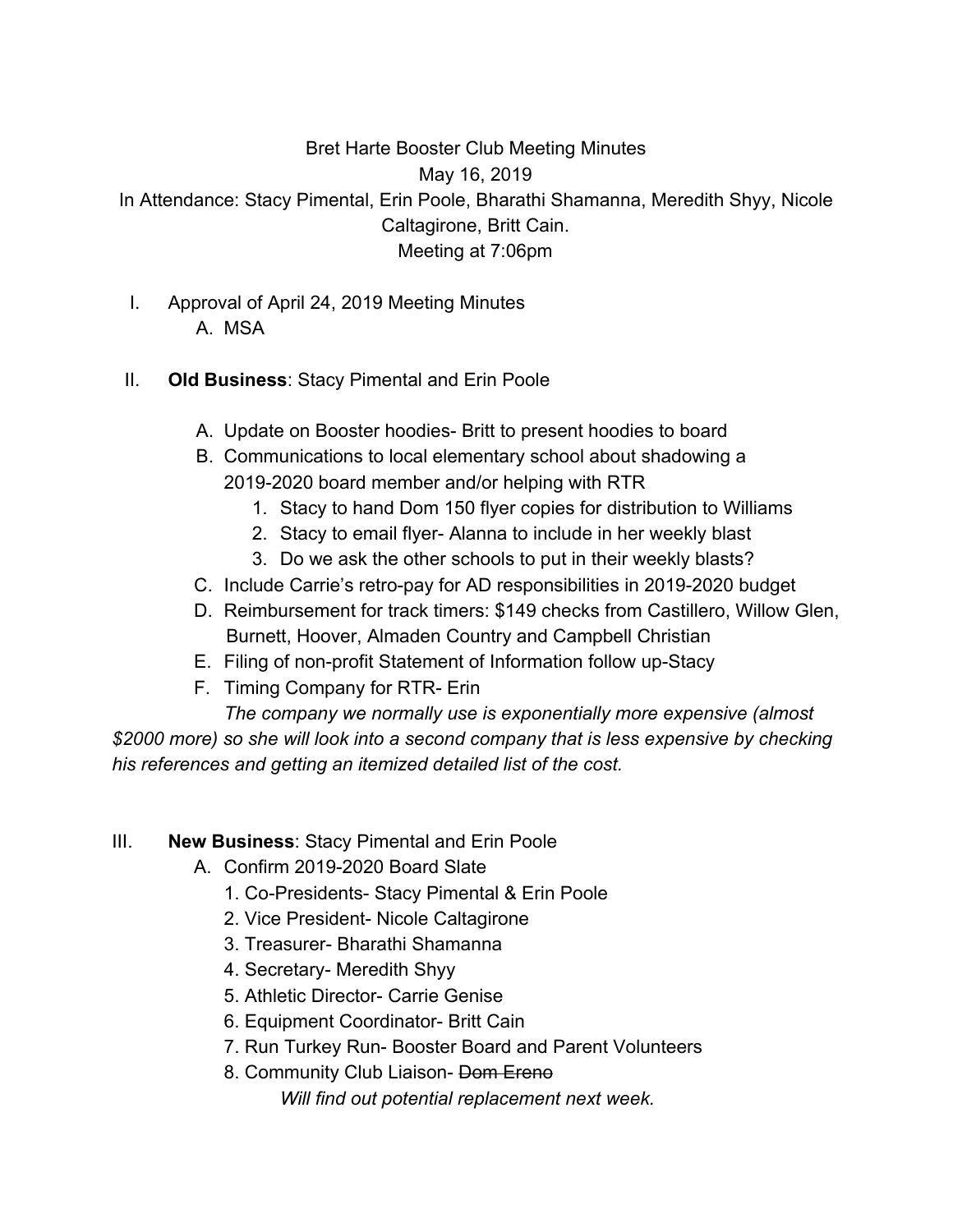- B. Vote on Preliminary Budget with additions or exclusions of the following:
	- 1. Carrie Genise retro-pay for AD responsibilities-
	- 2. Funds to support to BCC Water Stations phase /phase 2
	- 3. Funds for Alanna's lunchtime supervision support shared with BCC
	- 4. Coach Amanda's proposed 2019-2020 budget increase/changes
	- 5. Carrie's 2019-2020 budget forecast- Handball?
	- 6. Britt's proposed 2019-2020 budget forecast

*\*\* Note: It was realized that Ricki Quevedo has possession of the medals for RTR. Stacy to email Ricki, Dom to follow up.*

- C. Discuss Alanna Calloway Wilson email requesting monetary funding
	- 1. Non- athletic support request
	- 2. May assist with school clubs handling/support (No Alice Sappey)
	- 3. Note Preamble from Booster Constitution:

#### BRET HARTE BOOSTER CLUB CONSTITUTION

#### PREAMBLE

The purpose of this organization shall be to provide quality after-school and lunchtime sports and clubs programs for the students of Bret Harte Middle School, San Jose, California. Young people prosper by being able to participate in extracurricular activities. The Booster Club will promote a close bond of cooperation among the parents, faculty, administration, and students. It will initiate or sponsor programs having the goal of promoting and improving the general welfare of the students.

 *The board will not be willing to support a partial position in the office*. *\*\* Board has more questions about Sylvia's position and what we need. Stacy*

*and Erin to request meeting with Alanna.*

*\*\*Once the budget is forecast it will be presented to the board for approval, due to the principal's request for the booster club to pay for a part time office position.*

- D. Survey reports to coaches- Do we provide parents the same opportunity to provide feedback for quality control?
	- 1. Are we aware of any complaints this past year?

*Will be addressed at a later date*

- E. RTR Summer planning
	- 1. Sponsorship- update forms, new contacts, etc
	- 2. Filing City Documents/permits, etc. Dates/ city contact info? *Summer meeting to be determined*
- F. Second Cheer team option/opportunity
	- 1. A team- More competitive, year long, travels, works with Amanda G
	- 2. B team- Smaller Non-competitive, Fall-Winter only, shares school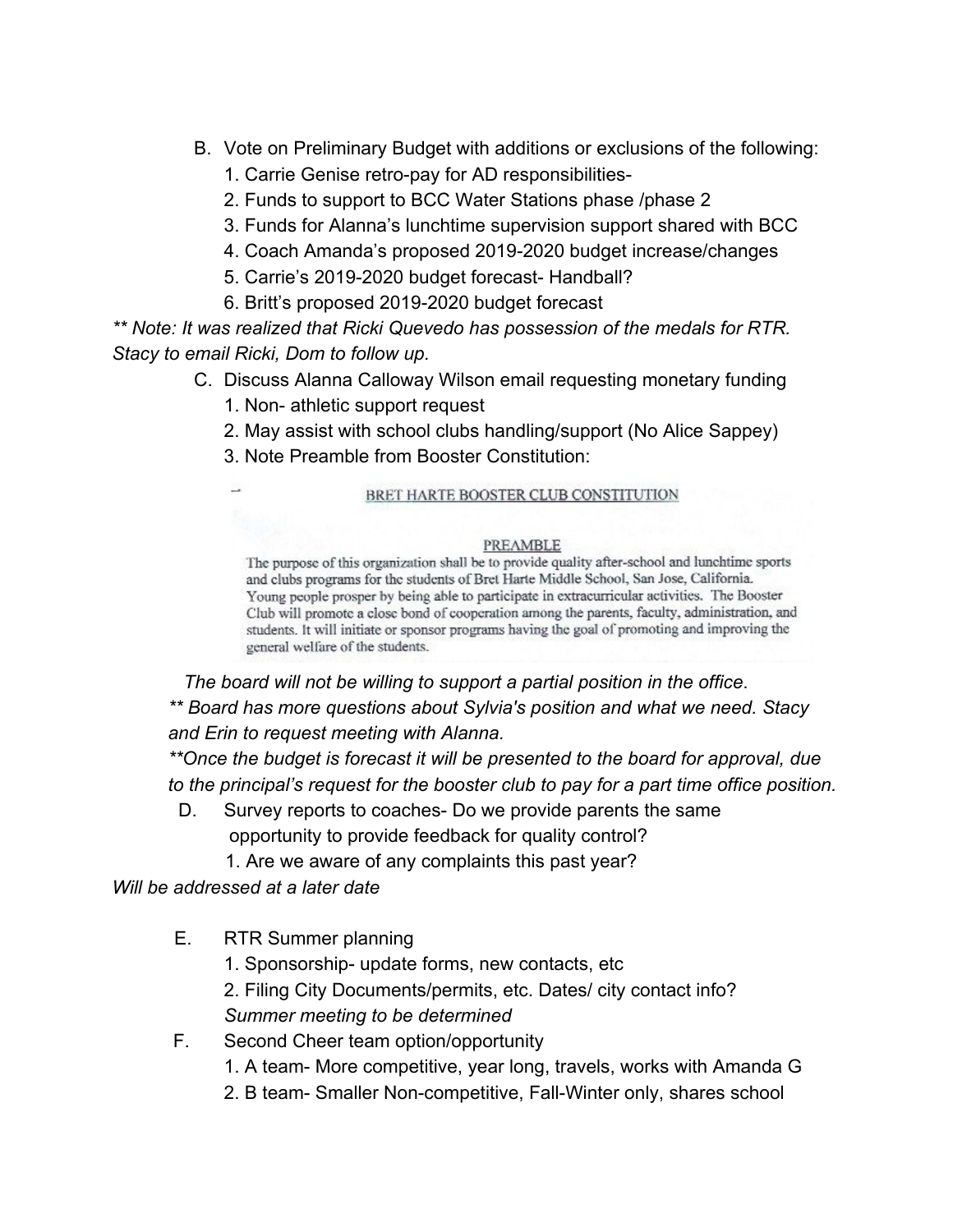Basketball game cheer schedule with A Team and Rallies. Possible available Coach Amanda Whitaker

*\*\* board voted to approve the budget for Amanda and cheer and choreography*

## IV. **Treasure Report: Bharathi Shamanna**

### **A.**

| 5/13/2019                                |              |
|------------------------------------------|--------------|
| Available balance as of today :          | \$72,623.66  |
| Savings:                                 | \$1,641.99   |
| 12 month CD : maturity:6/22/2019 current |              |
| balance:                                 | \$38,320.86  |
| 9 month CD : maturity:9/21/2019 current  |              |
| balance:                                 | \$47,494.31  |
|                                          |              |
| Total money as of today                  | \$160,080.82 |

#### B.Income

| Income                      |         |
|-----------------------------|---------|
|                             |         |
|                             |         |
| <b>E-script Fundraising</b> | 147.58  |
| Golf Team -2019             | 3680.00 |
|                             |         |
|                             |         |
|                             |         |
|                             |         |
|                             |         |
|                             |         |
|                             |         |
|                             | 3827.58 |

### C. Expenses

| Expenses:                             |                           |          |
|---------------------------------------|---------------------------|----------|
|                                       |                           |          |
|                                       |                           |          |
| Bharathi Shamanna   Ink + RTR Postage |                           | \$38.08  |
| lMelissa Baker                        | Cheer-Discreationary Fund | \$120.00 |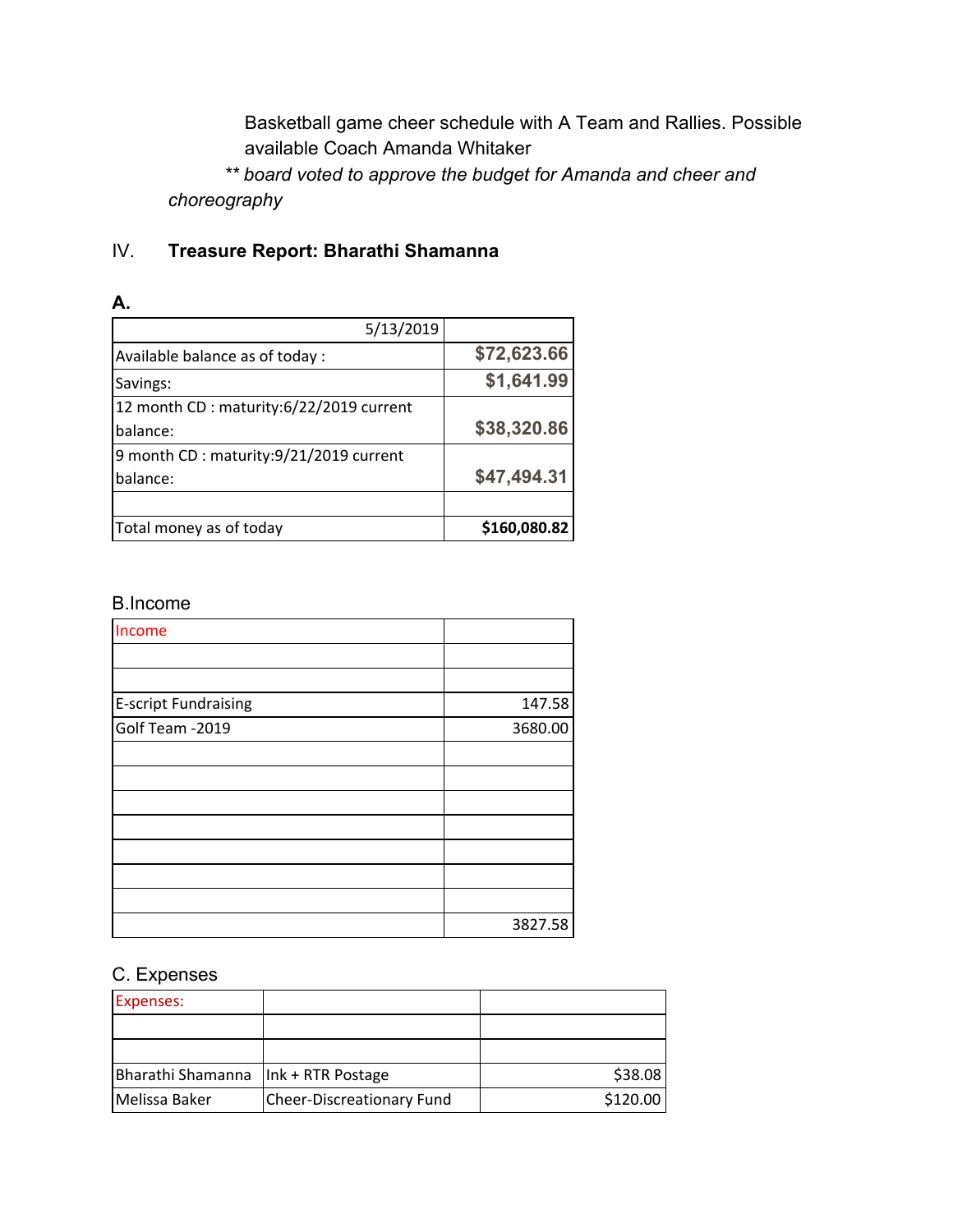| Carrie Genise        | utility tub               | \$21.82    |
|----------------------|---------------------------|------------|
| <b>Roland Genise</b> | Heart Rate/ TV mounts     | \$260.58   |
| <b>MTP</b>           | <b>Tennis League Fees</b> | \$100.00   |
| <b>WVAL</b>          | Track & Field Awards      | \$94.53    |
| S.J.U.S.D            | Feb'19 Extra Duty         | \$1,151.63 |
| S.J.U.S.D            | coach's stipend - Feb '19 | \$4,418.35 |
|                      |                           |            |
|                      |                           | \$6,204.99 |

### V. **Athletic Directors Report:** Carrie Genise

- A. 2019-2020 Booster Club meeting dates set
- B. Booster Summer mailer
- C. Summer action items

### **Athletic Director Report**

**Teams in season**: roller hockey, track and field, after school club wrestling, team handball (is still practicing for their Sweden tournament), and cheer for 2019-20. The track county meet is May 21<sup>st</sup>.

**Teams finishing seasons**: tennis and golf. Golf had their most successful year to date!

**Met** with cheer coach (Amanda Griffeth), and attended Cheer Parent meeting, as well as met with the track and field coaches for an end of the season meeting. It's been a rough season due to a high number of participants/athletes and a non-cohesive coaching staff that isn't always available for practices.

**Cleaned and organized** the BH red container behind the tennis courts with the help of Coach Micki, Duke and Flavio. It had a slew of paint and old Lacrosse equipment in it. It is now completely available to store the track and field equipment.

**The Booster/RMA summer mailer** is complete, but not yet copied.

**Advertising for BH Coaches next year**… we are in need of a head wrestling coach and a number of XC and track coaches. I have meetings with a potential wrestling coach and two potential track and field coaches this week.

BH Annual Coaches Contract Meeting is scheduled for May 29<sup>th</sup> in the BH Hangout from 3:30 to 5:30p.m.